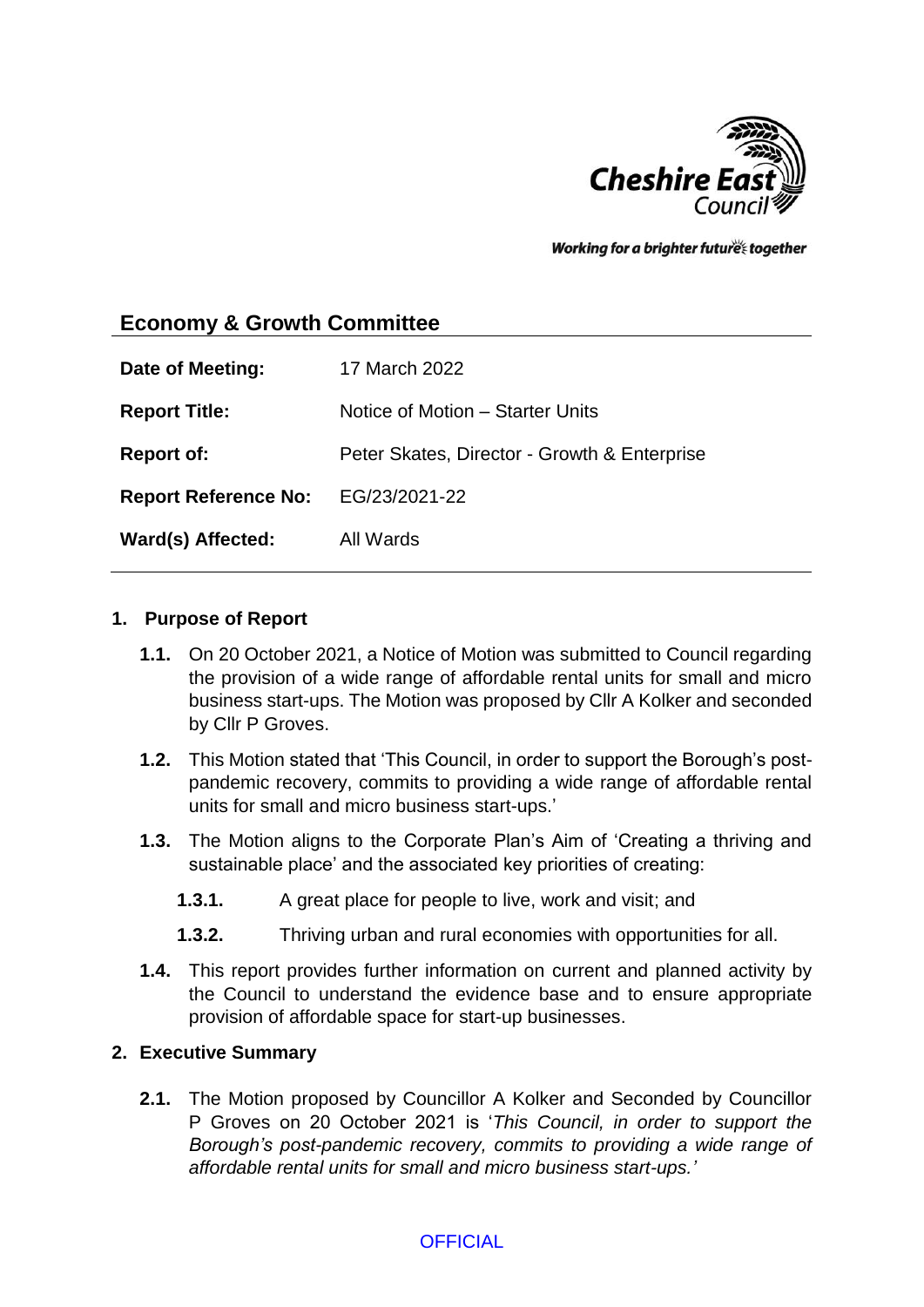- **2.2.** Section 3 of this report sets out the recommendations for the Committee consideration. These include using existing funding already secured through the Future High Streets Fund to develop a pilot Incubation Centre in Crewe and to undertake further demand analysis and research to develop the business case for further investment in business start-up space. This research and the subsequent business cases can then be used to promote the development of small, affordable units with private sector landowners and developers or to prepare funding applications to external grant funds.
- **2.3.** Section 6 of this report sets out matters relevant to the Notice of Motion for the Committee to consider. This includes the fact that providing rental units for start-up businesses requires substantial investment from either the public or private sector. To secure this investment a robust business case is required based on evidence of demand. The Economic Development Service is already undertaking some activity to gather the evidence base to develop the business case for investment and will use this research and evidence to prepare investment plans/ funding bids when opportunities arise via sources such as the Levelling Up Fund or UK Shared Prosperity Fund and also to promote investment opportunities to private sector investors.

#### **3. Recommendations**

- **3.1.** To undertake demand analysis and research to identify demand for start-up units, potential sites and to develop the business case for investment in additional start-up and innovation space.
- **3.2.** If the research shows there is sufficient demand, to develop the business case for public sector investment in new business start-up space and an incubation support offer and use this to develop up investment plans/funding bids to secure the necessary capital and revenue funding. This could be via sources such as the Levelling Up Fund or UK Shared Prosperity Fund.
- **3.3.** In addition, to use the business case work to develop a pilot for a 'Technology and Digital Incubation Centre' (TADIC) in Crewe, using funding already secured through the Future High Streets Fund.
- **3.4.** To work with private sector landowners, developers and investors to promote the development of new start-up space, co-working and innovation spaces in key towns.

#### **4. Reasons for Recommendations**

- **4.1.** In Accordance with the Council Procedural Rules, the Economy & Growth Committee is asked to consider the Notice of Motion referred to it by Council on 20 October 2021.
- **4.2.** The Motion aligns to the Corporate Plan's Aim of 'Creating a thriving and sustainable place' and the associated key priorities of creating: A great place for people to live, work and visit and; Thriving urban and rural economies with opportunities for all.

**OFFICIAL**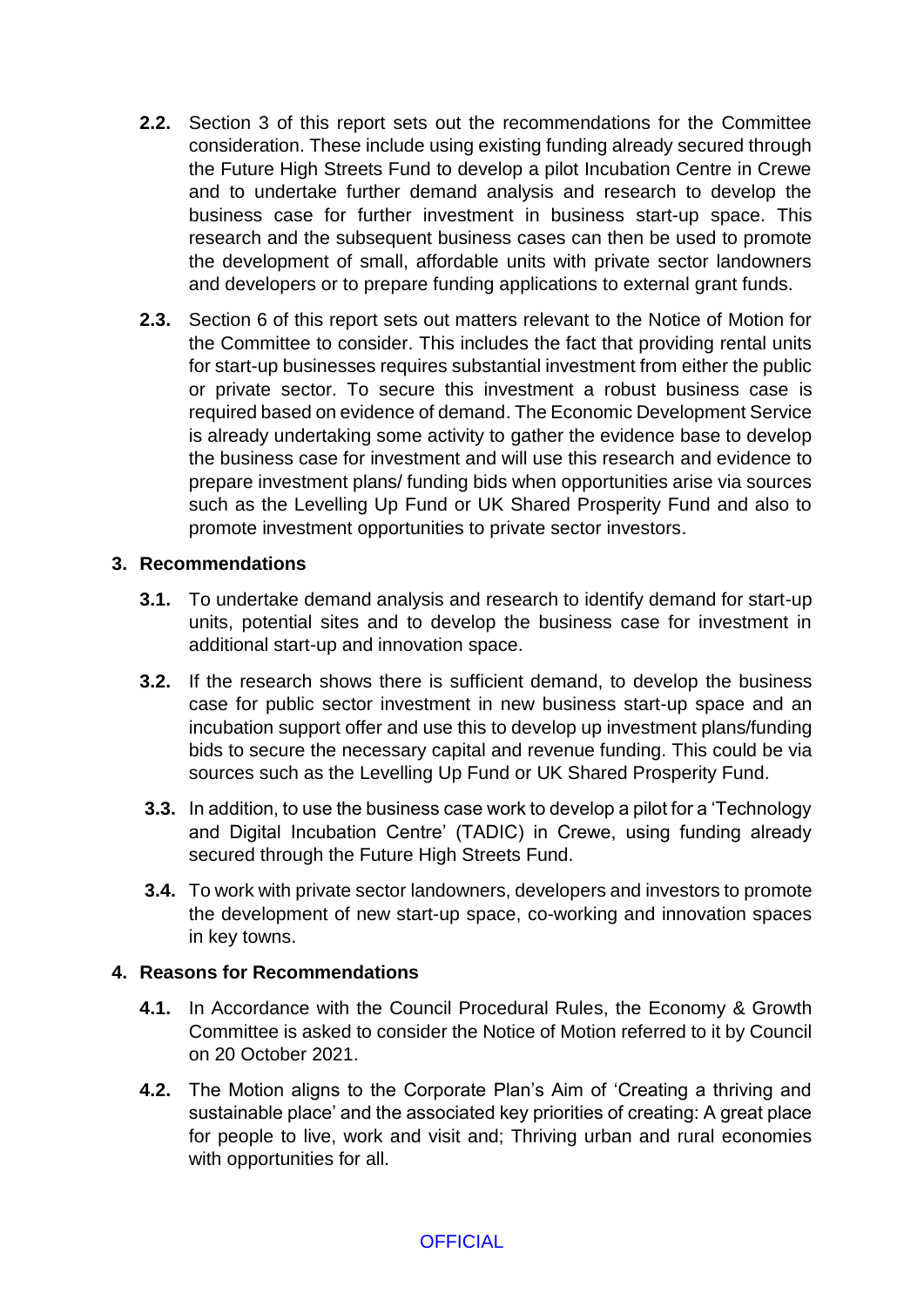### **5. Other Options Considered**

- **5.1.** The Committee does not approve the recommendations, i.e. resolves to do nothing. In this event there would be no further activity undertaken to explore the business case for investment in start-up space.
- **5.2.** The Committee resolves to fund the provision of starter units for small and micro businesses. However, this has been discounted as an investment decision cannot be made without a high level business case.

### **6. Background**

**6.1.** The Notice of Motion proposed by Councillor A Kolker and Seconded by Councillor P Groves on 20 October 2021 states:

> *This Council, in order to support the Borough's post-pandemic recovery, commits to providing a wide range of affordable rental units for small and micro business start-ups.*

### *Background*

*Throughout Cheshire East, thousands of tiny businesses are operated from home.* 

*In spare bedrooms, garages and garden sheds, small and micro businesses provide a living for our residents throughout the Borough – a phenomenon that has expanded during the pandemic.* 

*Many of these businesses have ambitions to grow; to employ new staff and to provide a valuable contribution to the post-Covid economy. If these dreams are to be realised, it is essential that they have access to suitable accommodation.* 

*Modern 'easy in / easy out' offices, workshops and meeting rooms, with fast broadband connections and adequate parking, as evidenced in other local authority areas such as Nottingham and Bristol, will create a community of innovation for the fledgling entrepreneur to flourish. If Cheshire East is to continue to prosper then we must explore, embrace and invest in this sector of the economy and provide good quality micro business accommodation.*

# **7. Issues for consideration by the Committee**

**7.1.** To provide high quality accommodation for small and micro businesses would require significant investment, whether by the private sector or public sector. In order to secure this investment, it is essential to have an evidence base to build a robust business case. This evidence base will need to include an assessment of the demand for, and supply of, suitable accommodation, along with a commercial viability assessment of the likely rental yields compared to the costs of initial capital investment and ongoing operating costs.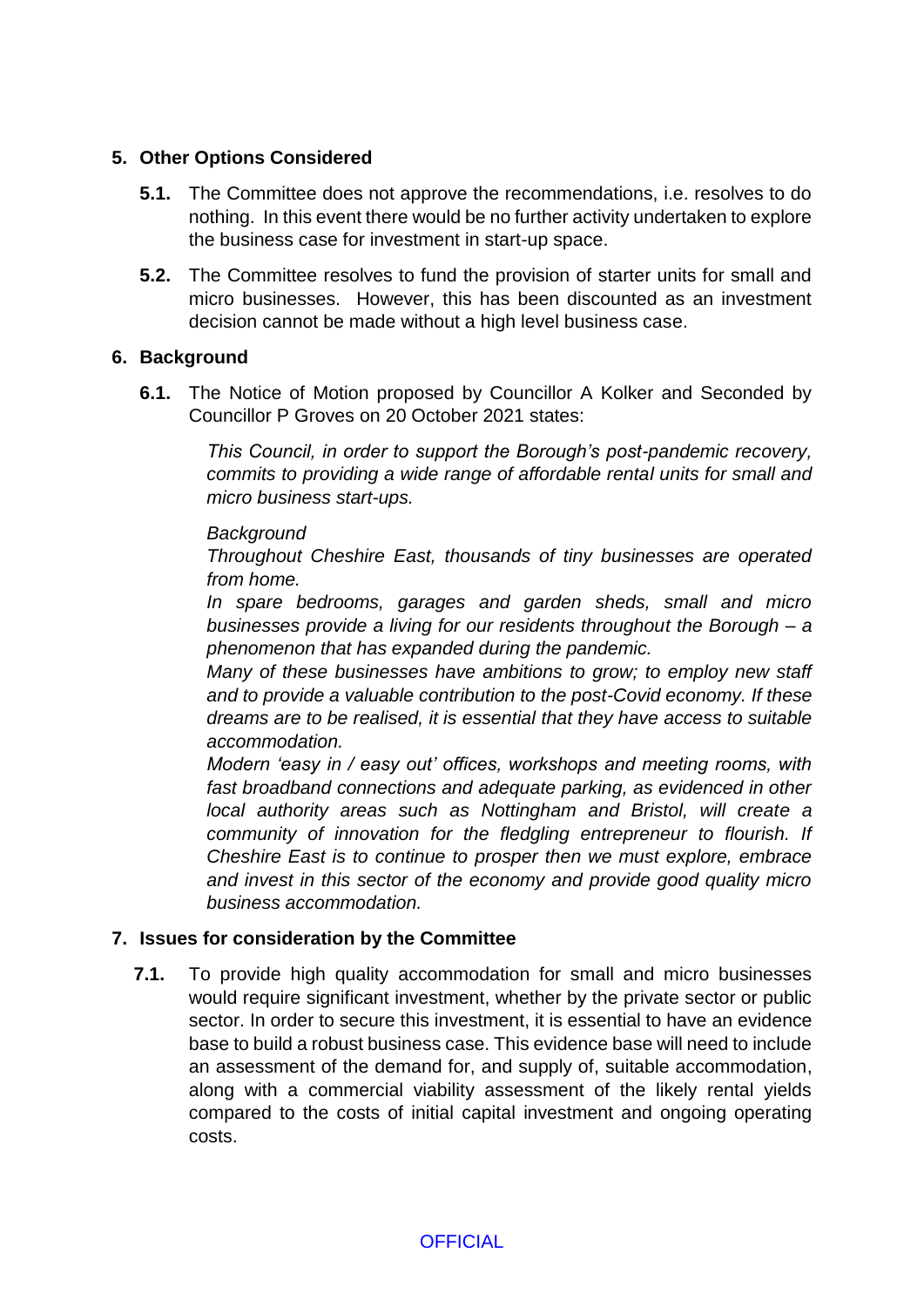- **7.2.** The Business & Growth Team within the Economic Development Service is already undertaking several activities to gather the evidence base that can be used to test and build the appropriate business case for investment in starter units for small and micro businesses. This activity includes:
- **7.3.** A commissioned study to assess the supply of commercial property and sites for development and assesses the demand for different types of commercial property, along with typical rental yields. The results of this work are intended to enable the Business & Growth Team to create tailored propositions to promote specific investment opportunities in the borough to private sector investors and developers. This study will provide evidence on the level of demand for small, affordable units and will also assess supply shortages in this category of property. This evidence can then be used to stimulate interest in the private sector as well as developing the business case for public sector investment.
- **7.4.** A pilot project to develop a £3.1m Technology & Digital Incubation Centre (TADIC) in Crewe as part of the Future High Street Fund submission in 2020. The aim of TADIC is to convert an under-utilised building in central Crewe into new tech and digital focused co-working/ incubation spaces, in an area surrounded by high quality public realm with a good mix of cultural and entertainment assets. It will be operated by a specialist workspace operator to manage the space and services provided to create a highly visible focal point for innovative SME growth (and support provision) in the town centre.
- **7.5.** Consultants were appointed to complete the Demand Assessment, Feasibility Study and Options Appraisal for TADIC. The demand assessment and feasibility study identified there is demonstrable demand for small, flexible workspace in the town centre and a lack of business space which incorporates a strong incubation and innovation support offer. The preferred option has now been identified and an initial engagement exercise has been completed with potential Managing Operators. The next stage will be to select the preferred option, procure the preferred operator and procure contractors to undertake the building and refurbishment work.
- **7.6.** The activities described above will contribute to the evidence base to develop up the business case for any further public sector investment in new business start-up space and an incubation support offer across the borough. The Business & Growth Team will be able to use this research and evidence to submit funding bids when opportunities arise via external funding sources such as the Levelling Up Fund or UK Shared Prosperity Fund.
- **7.7.** Subject to successful funding applications, the Business & Growth Team will then be able to programme manage the delivery of the provision of new business start-up and incubation support services in the borough.

#### **8. Consultation and Engagement**

**8.1.** A meeting was held with Cllr Kolker on 11 November 2021 to discuss the subject of Starter units and a wider Business Support and Starter Units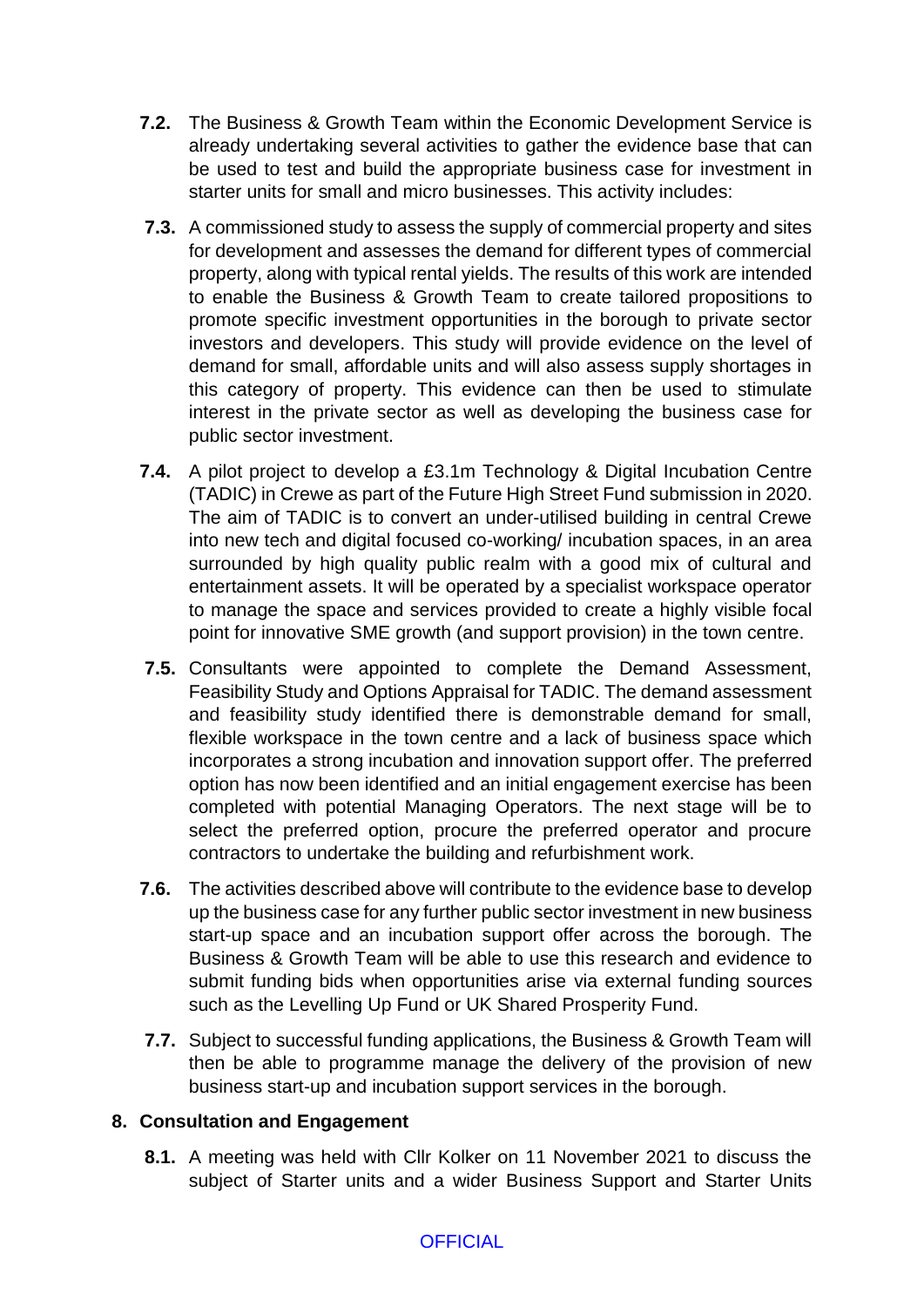Briefing Note was circulated to members of the Economy & Growth Committee prior to Christmas 2021.

### **9. Implications**

# **9.1.Legal**

**9.1.1.** The procurement of contractors to undertake building refurbishment work and procurement of a managed workspace operator as part of the TADIC project must be compliant with the Council's procurement policies and procedures. Legal support has been sought on the best procurement route and contracting arrangements.

# **9.2.Finance**

- **9.2.1.** There is a financial cost to undertaking the recommendations in this report.
- **9.2.2.** The initial feasibility, options appraisal and design and build costs for the building refurbishment work relating to the TADIC project are being funded through the Future High Streets Fund. A business case is currently being developed to ascertain the long-term financial sustainability of the operating model and whether any additional revenue funding is required for it to be viable. The intention is for TADIC to be self-sustaining through rental income to cover the costs of operating the centre.
- **9.2.3.** The study to develop a place-based inward investment strategy is being funded through grant income generated by the Business & Growth Team.
- **9.2.4.** Further funds will need to be identified to undertake the demand analysis and research to develop the business case for investment in additional startup and innovation space.

# **9.3.Policy**

**9.3.1.** The Motion aligns to the Corporate Plan's Aim of 'Creating a thriving and sustainable place' and the associated key priorities of creating: A great place for people to live, work and visit and; Thriving urban and rural economies with opportunities for all.

# **9.4.Equality**

**9.4.1.** There are no equality implications arising from this report.

# **9.5.Human Resources**

**9.5.1.** The workload to deliver the recommendations in this report need to be managed within the current capacity constraints. We will look to lever in external grant to maximise capacity and provide additional resource.

# **9.6.Risk Management**

**9.6.1.** By undertaking the evidence gathering to develop a robust business case, the risk to the Council is greatly reduced.

# **OFFICIAL**